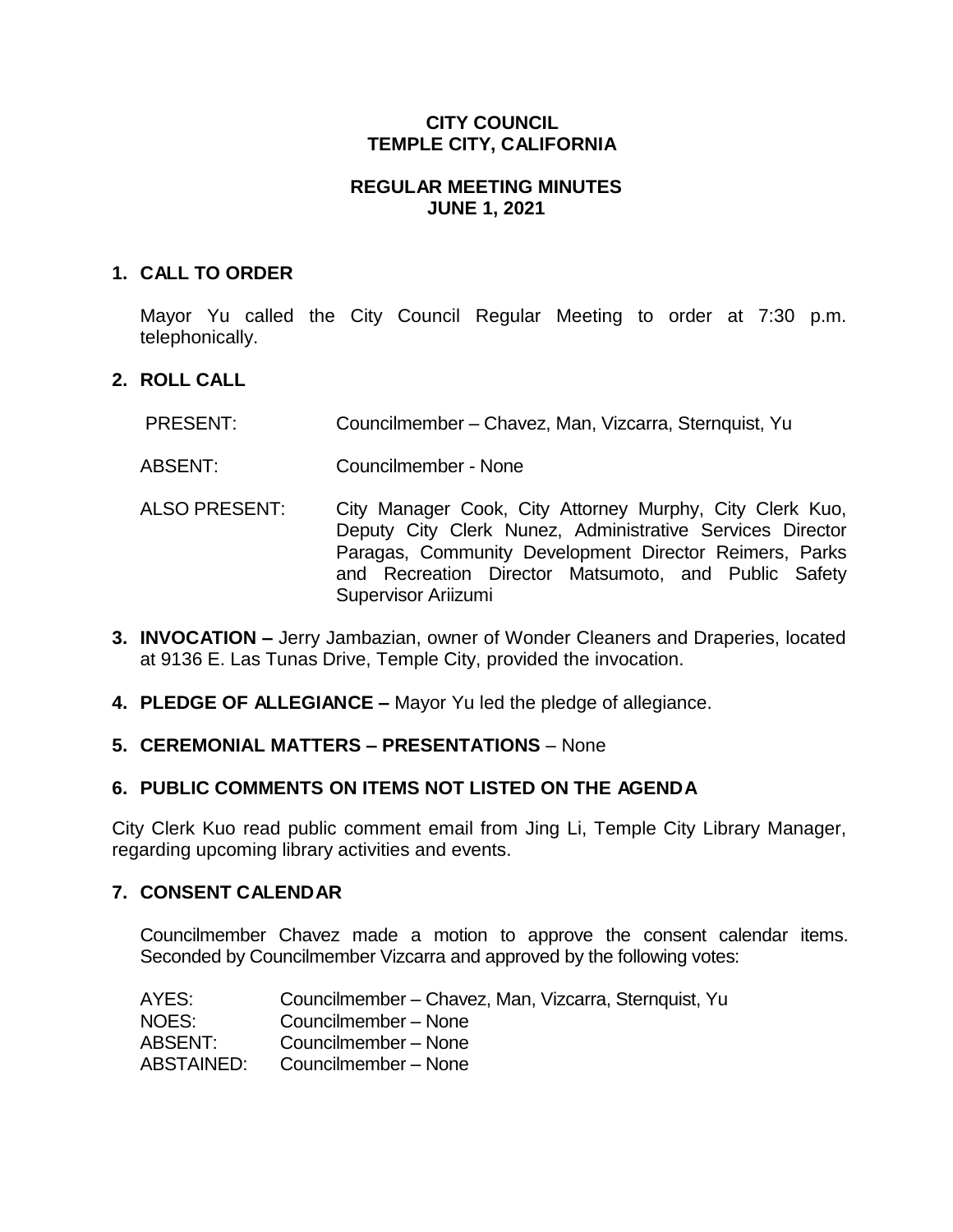## A. [APPROVAL](https://www.ci.temple-city.ca.us/DocumentCenter/View/16326/02-7A_CCM---2021-05-18) OF MINUTES

The City Council is requested to review and approve the Minutes of the Regular City Council Meeting of May 18, 2021.

Action: Approved.

#### B. [PLANNING COMMISSION ACTIONS](https://www.ci.temple-city.ca.us/DocumentCenter/View/16319/03-7B_PC-Actions---from-2021-5-11)

The City Council is requested to receive and file the actions of the Planning Commission Regular Meeting of May 11, 2021.

Action: Received and filed.

## C. [SECOND READING AND ADOPTION OF ORDINANCE NO. 21-1055](https://www.ci.temple-city.ca.us/DocumentCenter/View/16320/04-7C_Grocery-Store-Ordinance_Second-Reading-w-attachments)  [AMENDING ARTICLE 9-1T \(SPECIAL USES\) OF THE ZONING CODE](https://www.ci.temple-city.ca.us/DocumentCenter/View/16320/04-7C_Grocery-Store-Ordinance_Second-Reading-w-attachments)  [RELATED TO NEW GROCERY STORES](https://www.ci.temple-city.ca.us/DocumentCenter/View/16320/04-7C_Grocery-Store-Ordinance_Second-Reading-w-attachments)

The City Council introduced the proposed ordinance with modification (i.e., deleting the requirement that recycling facility be located indoors) for first reading by title only and scheduled the second reading for June 1, 2021.

Action: **Maived further reading and adopted Ordinance** No. 21-1055 amending Article 9-1T (Special Uses) of the Zoning Code related to new grocery stores.

## D. [APPROVAL OF AGREEMENT WITH THE SAN GABRIEL VALLEY HUMANE](https://www.ci.temple-city.ca.us/DocumentCenter/View/16321/05-7D_San-Gabriel-Valley-Humane-Society_Staff-Report-w-attachments)  [SOCIETY FOR ANIMAL CONTROL, SHELTER, AND LICENSING SERVICES](https://www.ci.temple-city.ca.us/DocumentCenter/View/16321/05-7D_San-Gabriel-Valley-Humane-Society_Staff-Report-w-attachments)

The City Council is requested to approve the agreement with San Gabriel Valley Humane Society to provide animal control, shelter, and licensing services for Fiscal Year 2021-2022.

Action:

- 1. Approved a new agreement between the City of Temple City and the San Gabriel Valley Humane Society (SGVHS) for animal control, shelter, and licensing services for Fiscal Year (FY) 2021-22 (Attachment "A"); and
- 2. Authorized the City Manager to execute the agreement.

## E. [ADOPTION OF RESOLUTION NO. 21-5531](https://www.ci.temple-city.ca.us/DocumentCenter/View/16322/06-7E_Reso-No-21-5531-060121---Warrants--Demands-FY-2020-2021) APPROVING PAYMENT OF BILLS [FOR FISCAL YEAR 2020-21](https://www.ci.temple-city.ca.us/DocumentCenter/View/16322/06-7E_Reso-No-21-5531-060121---Warrants--Demands-FY-2020-2021)

The City Council is requested to adopt Resolution No. 21-5531 authorizing the payment of bills.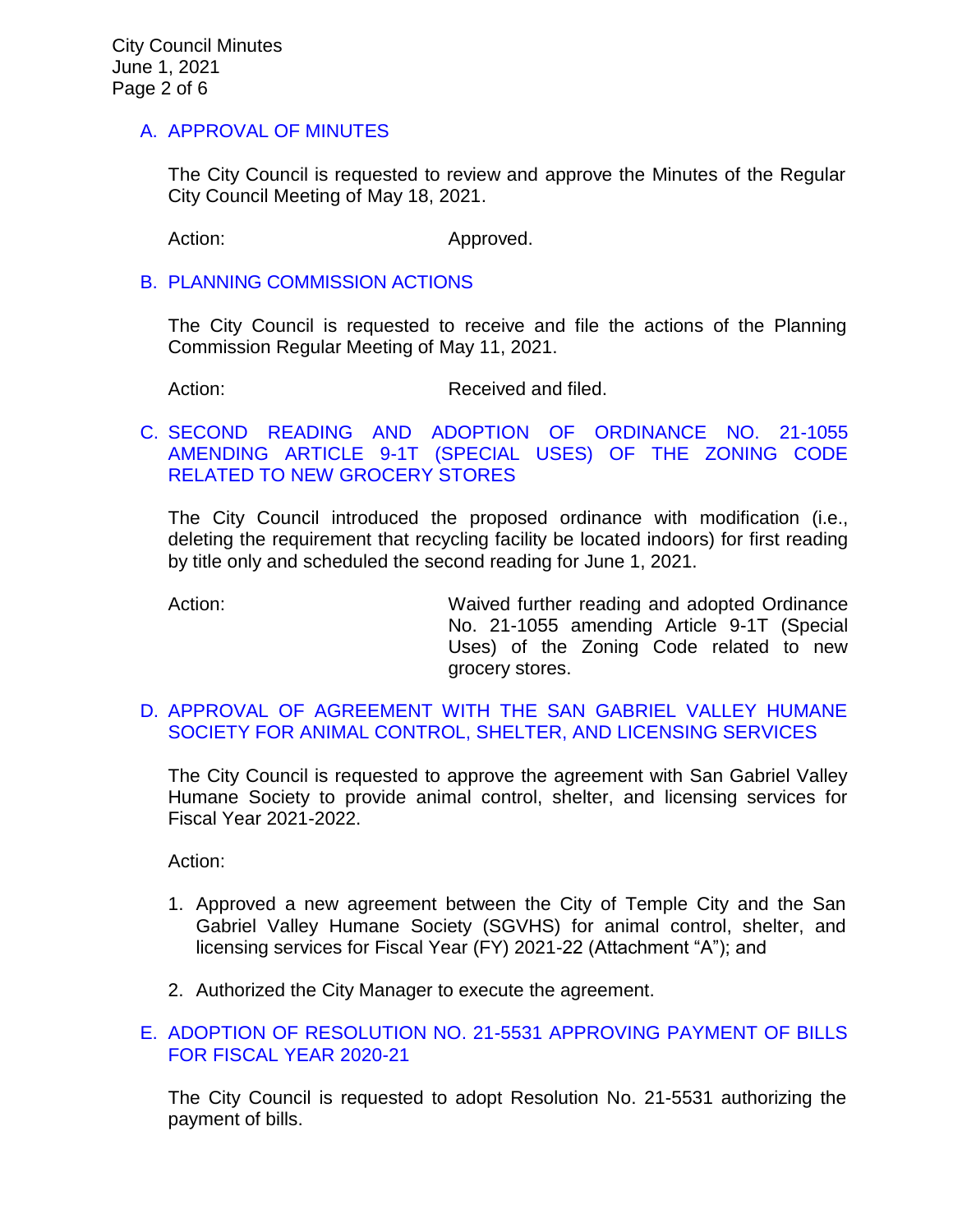City Council Minutes June 1, 2021 Page 3 of 6

Action: Adopted Resolution No. 21-5531.

#### **8. PUBLIC HEARING** – None

#### **9. UNFINISHED BUSINESS** – None

Mayor Yu recused himself from the discussion of Agenda Item 10A New Business "DISCUSSION AND CONSIDER ADOPTION OF A RESOLUTION EXPRESSING A VOTE OF NO CONFIDENCE IN LOS ANGELES COUNTY DISTRICT ATTORNEY GEORGE GASCÓN", citing the reason of a common law conflict of interest. In his role as the Assistant Deputy Director of Public Work for the Los Angeles County, he oversees many projects involving the District Attorney's office, Sheriff's Department, Probation Department, and detention system. This agenda item deals with the city taking a position on the activities of another officer of the County, and specifically the head of a department for which he has done a significant amount of work and which directly affects his future work. In consulting with the city attorney, it was concluded that under the circumstances of this situation there is a common law conflict of interest requiring recusal.

Mayor Yu left the meeting at 7:46 p.m. and turned off his camera and microphone.

Mayor Pro Tem Sternquist led the discussion for New Business Item 10A and Mayor Yu will rejoin the meeting after the discussion.

#### **10. NEW BUSINESS**

### A. [DISCUSS AND CONSIDER ADOPTION OF A RESOLUTION EXPRESSING A](https://www.ci.temple-city.ca.us/DocumentCenter/View/16323/07-10A_Vote-of-No-Confidence-Los-Angeles-County-District-Attorney-George-Gascon-w-attachment)  [VOTE OF NO CONFIDENCE IN LOS ANGELES COUNTY DISTRICT](https://www.ci.temple-city.ca.us/DocumentCenter/View/16323/07-10A_Vote-of-No-Confidence-Los-Angeles-County-District-Attorney-George-Gascon-w-attachment)  [ATTORNEY GEORGE GASCÓN](https://www.ci.temple-city.ca.us/DocumentCenter/View/16323/07-10A_Vote-of-No-Confidence-Los-Angeles-County-District-Attorney-George-Gascon-w-attachment)

The City Council is requested to discuss the attached resolution and the issues presented.

City Manager Cook gave a brief summary of the staff report.

Mayor Pro Tem Sternquist opened public comment.

City Clerk Kuo read email public comments from Carrie Chan, Mark Tang, Joyce Tang, Lisa Tsao, Paul, Diana Young, Steve Tyre, Judith Gunther, Terri Marmolejo, Lucy Liou, Steve Cooley, Richard Dean Bolander and K.Glayde Bolander, Fenglan Liu, Maria Nandino, and Jasmine Rong regarding a vote of no confidence in Los Angeles County District Attorney George Gascón.

Two callers (Ms. McKenzie and Michelle Wu) made public comments in favor of adopting a resolution expressing a vote of no confidence in Los Angeles County District Attorney George Gascón.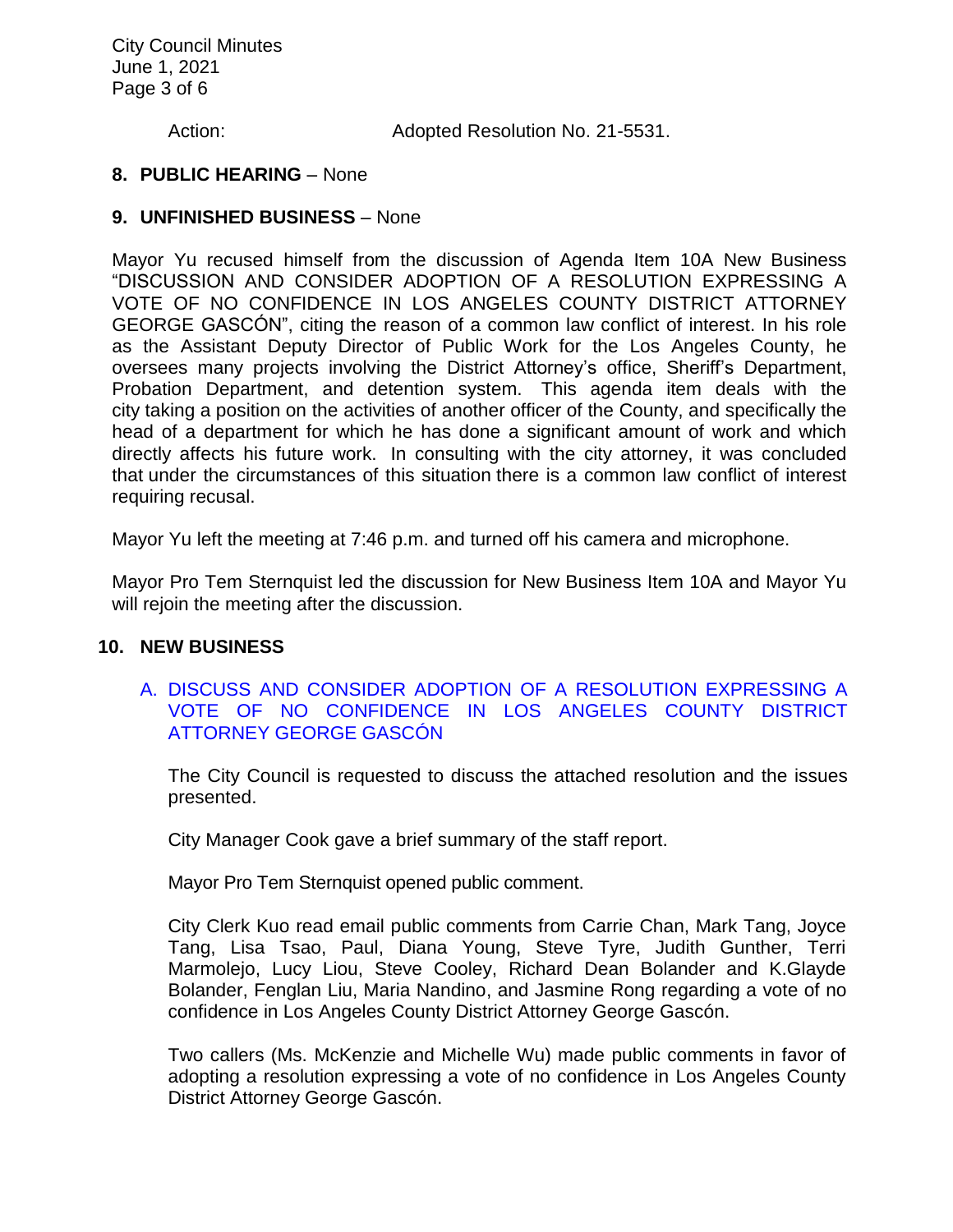Hearing no further request to speak, Mayor Pro Tem Sternquist closed public comment.

City Council made final comments.

Councilmember Man made a motion to adopt the proposed resolution. Seconded by Councilmember Vizcarra and approved by the following votes:

| AYES:           | Councilmember - Man, Vizcarra, Sternquist |
|-----------------|-------------------------------------------|
| NOES:           | Councilmember - Chavez                    |
| ABSENT:         | Councilmember - None                      |
| <b>RECUSED:</b> | Councilmember - Yu                        |

Mayor Yu rejoined the Council meeting at 8:59 p.m.

- **11. UPDATE FROM CITY MANAGER** announced City Council's Special meeting tomorrow, June 2, 2021, at 7:30 p.m. to discuss City's proposed City Budget for FY 2021-2022 and commented on the safe reopening of City Hall and city facilities.
- **12. UPDATE FROM CITY ATTORNEY** commented briefly on SB 9 and SB 10 and will give a more detailed update at the next Council meeting.
- **13. COUNCIL REPORTS REGARDING AD HOC OR STANDING COMMITTEE MEETINGS**
	- A. SCHOOL DISTRICT/CITY STANDING COMMITTEE (Councilmember Man and Councilmember Chavez) – Formed 1/3/2012

No report.

B. LAS TUNAS DOWNTOWN REVITALIZATION STANDING COMMITTEE (Councilmember Chavez and Mayor Yu) – Formed 2/18/2014

No report.

C. FUTURE DEVELOPMENT OF CITY PROPERTIES STANDING COMMITTEE (Mayor Yu and Councilmember Man) – Formed 2/18/2014

No report.

D. AUDIT STANDING COMMITTEE (Councilmember Chavez and Mayor Yu) – Formed 7/15/2014

No report.

E. FACILITIES, PUBLIC WORKS, AND INFRASTRUCTURE STANDING COMMITTEE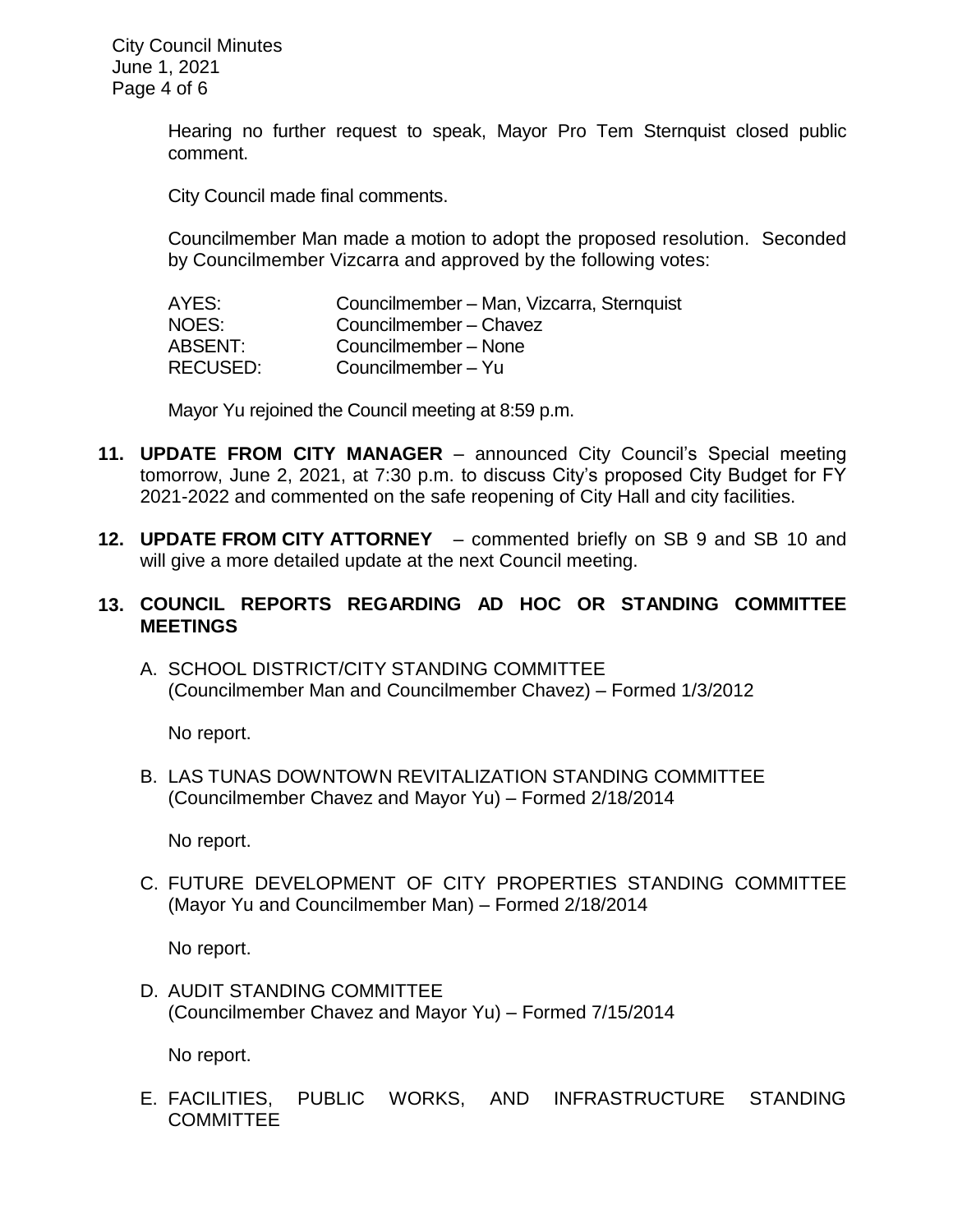City Council Minutes June 1, 2021 Page 5 of 6

(Mayor Yu and Councilmember Man) – Formed 4/4/2017

Councilmember Man reported on the standing committee meeting on May 28. The standing committee gave staff directions on the Primrose Park playground and exercise equipment color palette and color scheme.

F. PRIMROSE PARK ART ELEMENT AD HOC (Councilmember Vizcarra and Mayor Yu) – Formed 5/19/20

No report.

G. CITY BASED HOMELESS PLAN STANDING COMMITTEE (Councilmember Vizcarra and Mayor Pro Tem Sternquist) – Formed 3/16/21

No report.

## **14. COUNCIL ITEMS SEPARATE FROM THE CITY MANAGER'S REGULAR AGENDA**

- A. COUNCILMEMBER CHAVEZ shared that the Youth Committee had their last meeting of the year on May 28 and that the committee received 13 applications for their recruitment. He also commented on the automatic implementation of Amazon sidewalk on June 8 (sidewalk devices includes various Ring and Echo Dot devices).
- B. COUNCILMEMBER MAN extended his condolences for the Agua Dulce Fire Station shooting.
- C. COUNCILMEMBER VIZCARRA shared that Athens Services representative spoke at the Kiwanis Club meeting and provided more information regarding the new trash service.
- D. MAYOR PRO TEM STERNQUIST directed staff to publicize information regarding the dry summer season and drought, encouraged the public to get their COVID vaccination, spoke about the danger of using illegal fireworks, and reminded the residents to contact Athens regarding their desired trash container size.
- E. MAYOR YU acknowledged Councilmember Chavez for his work with the Youth Committee, and thanked Mayor Pro Tem Sternquist for leading the discussion of New Business Item 10A.

# **15. RECESS TO SUCCESSOR AGENCY TO THE TEMPLE CITY COMMUNITY DEVELOPMENT AGENCY MEETING**

At 9:21 p.m., the City Council recessed to the Successor Agency Meeting. Minutes of the Successor Agency Meeting are set forth in full in the Successor Agency's